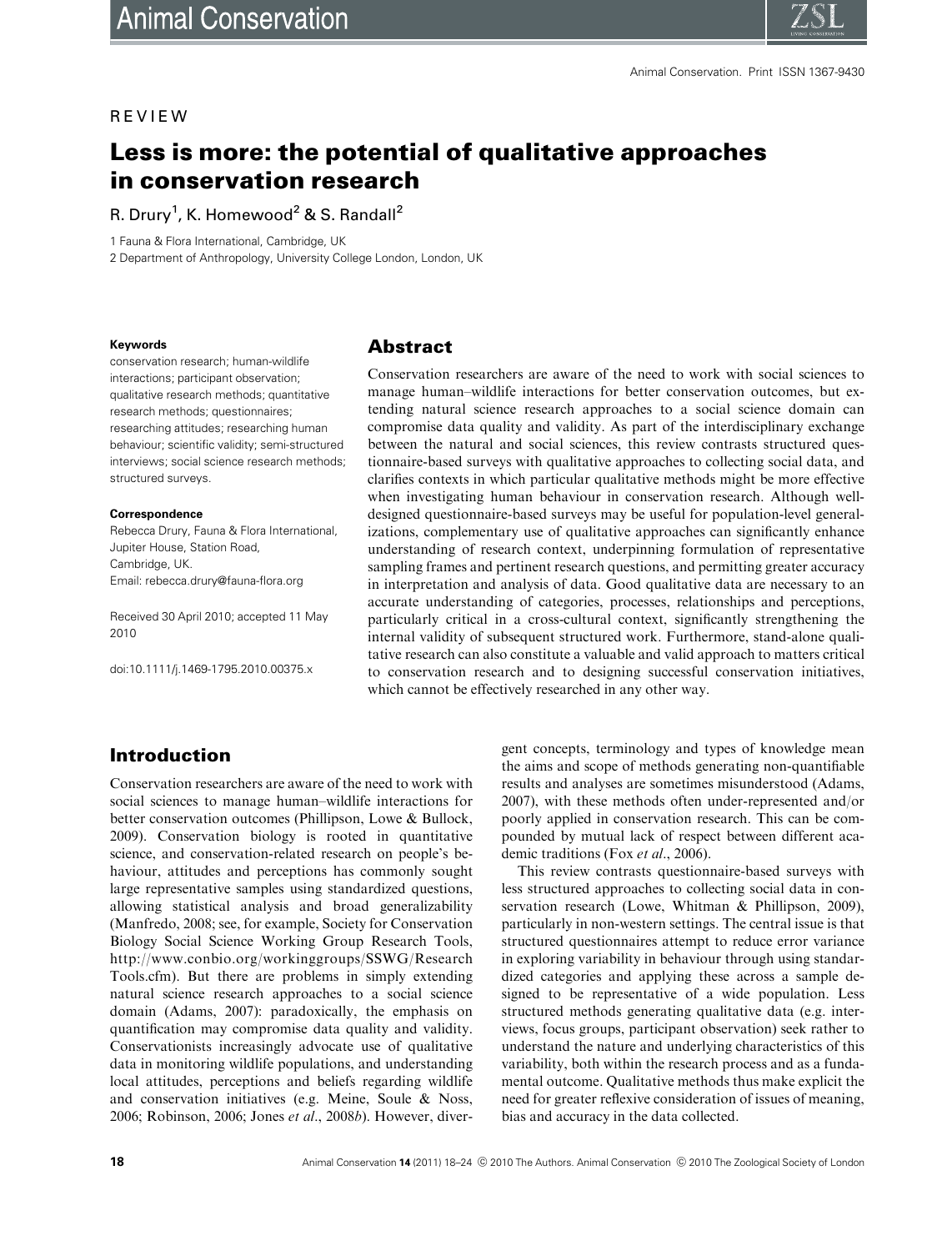Given the space restrictions of a review article we cannot discuss in detail all the qualitative approaches which have been, or could successfully be, used in conservation research. We refer, however, to examples of good practice, or research where either qualitative methods alone or broader mixed methods (Cresswell, 2009) have contributed to significant advances in understanding human behaviour in conservation contexts.

# Conservation research, validity and bias

Validity, or whether data – and thereby the conclusions drawn from them – are representative, is fundamental to all scientific investigation and should never be taken for granted. Scientists distinguish between external and internal validity. External validity evaluates the contexts in which results can be applied, or the extent to which results are representative of a population and are therefore generalizable. An emphasis on statistical generalizability in natural science research predisposes natural scientists to focus on external validity, that is issues of representation that determine the generalizability of the data collected. Scientific validity, however, also requires that the data must be representative of the particular phenomena the researcher is trying to investigate, thus demonstrating internal validity. Internal validity refers to whether, through carefully defining concepts, constructing measures and conducting research, a study actually investigates what it claims to. While quantitative questionnaires facilitate large sample sizes and are therefore better suited to producing data that demonstrate external validity, qualitative data tend to be far better at representing the diversity of individuals and groups being analysed and examining complex concepts in ambiguous and complex contexts (demonstrating internal validity).

Failure to ensure each of these types of validity each carries its own potential bias. If the researcher does not sample appropriately, structured surveys cannot meet the requirement of external validity, as the results will be biased towards one or other part of the study population while systematically under-representing others. Conservation researchers commonly approach valid representation through random sampling, and/or stratifying by appropriate criteria such as wealth, occupation, location etc., but they are often less aware of biases which inevitably arise from site-specific historical, political and cultural issues and tensions which have shaped different individuals' and sub-groups' perceptions and attitudes. Surveys constructed without such prior understanding commonly ask questions that fail to capture locally important categories, priorities, complexities and ambiguities. Such questions may appear inappropriate or meaningless to some of those interviewed and, without attention to internal validity, the correspondingly poor data generated are all too often taken at face value without reflexive consideration of the personal and political context, of the interaction of researcher and subject, and of the diverse ways of speaking about conservation issues.

#### Structured quantitative surveys

Research investigating what people feel, think, plan and do commonly depends on asking respondents about their views or actions. Structured questionnaires simplify and speed up research and analysis, making large samples and broad generalizations possible where sampling frames are representative. The internal validity of such data, however, cannot be taken for granted. Many questionnaire surveys investigating attitudes towards conservation issues in Africa, for example, do not adequately define the concepts being measured, pilot or test internal reliability of measures used, or discuss the theory behind their choice of methods, jeopardizing their internal validity (Browne-Nunez & Jonker, 2008). Yet the numerical data structured quantitative surveys generate are often accepted uncritically with potential biases neglected in analysis and interpretation (Hammersley & Gomm, 1997).

Many questionnaires are open to the criticism that they impose artificial categories and lack the sensitivity to explore difference, inconsistency and meaning (Burton, 2000). Structured questionnaires create 'grids' through which our understanding of social process becomes distorted, because they are hypothetical situations reflecting the perspective and preoccupations of the researcher (Cicourel, 2004). Rather than producing objective knowledge about reality, questionnaires produce a reflection of the researcher's ideology; accepting and using that perspective can advance particular interests (De Vaus, 1996). This is immensely important when researchers using a western conservation paradigm seek to understand, work with and ultimately influence the perceptions, priorities and behaviour of people with very different values and preoccupations.

#### Qualitative approaches

Qualitative approaches place emphasis on the quality of data associated with each unit observed rather than on the number of units observed, recognizing that statistical generalization is but one means by which research design can seek to represent the population (Patterson & Williams, 2002). These approaches are not generally designed to make broad claims about a population, but instead seek in-depth understanding of particular sub-groups and of the underlying processes, values, dilemmas, emotions, conflicts and relationships which give rise to specific outcomes. It is the forms these take, and the issues that arise, that are transferable to other contexts, not their quantitative patterns and statistical relationships. Through this openness, qualitative research methods can explore domains that are intrinsically 'fuzzy' (Antoine, Lelièvre & groupe de réflexion sur l'approche biographique, 2009).

Natural scientists accustomed to concentrating on external validity may perceive samples of respondents in qualitative studies as too small or inadequately selected to represent wider populations. But the fact that one cannot make statistical statements based on qualitative data does not render the findings invalid. Conversely, a large sample, with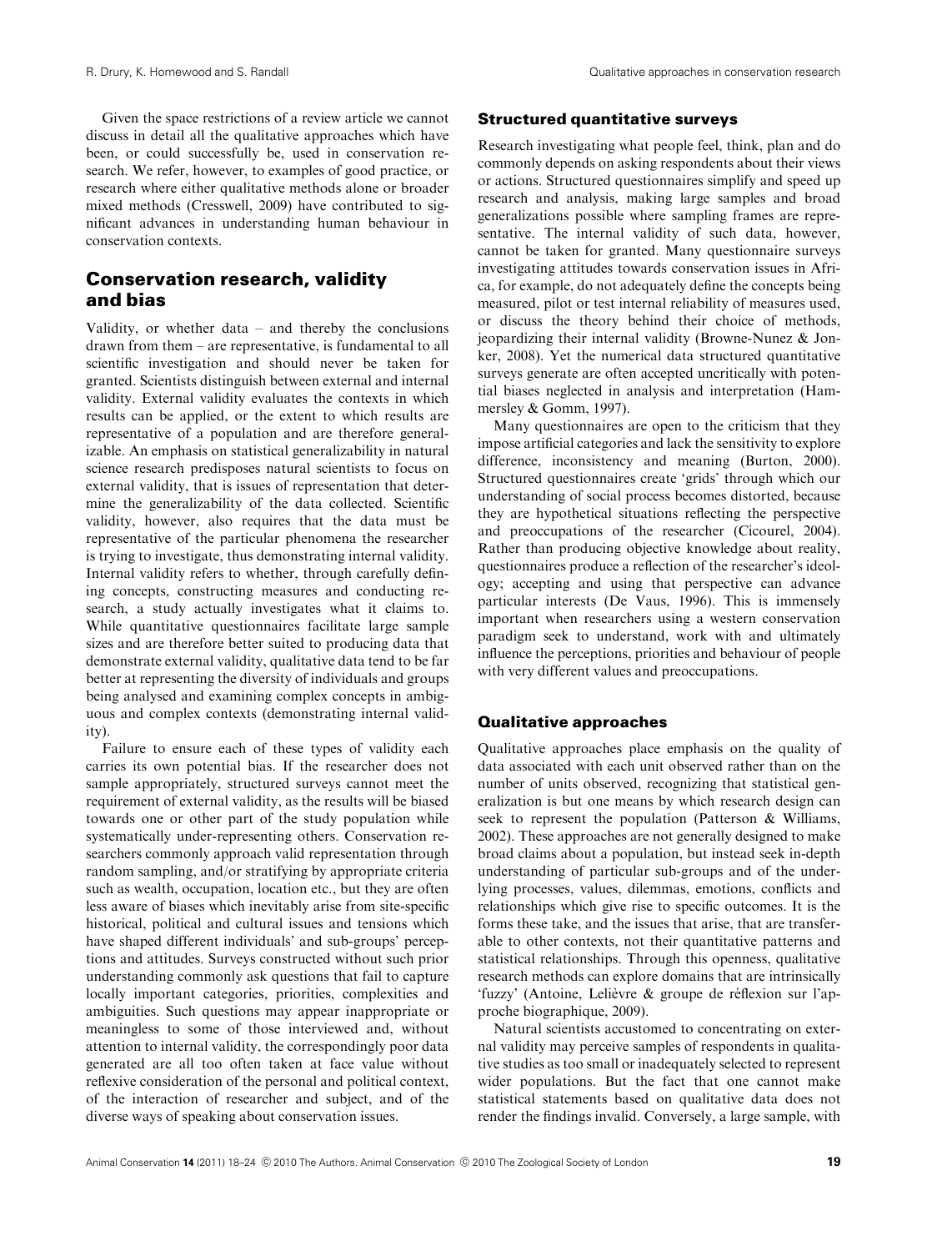all informants receiving the same standardized research tool, does not automatically yield good data if that tool or sample is poorly designed or applied. For example inadequate understanding of socio-cultural complexity precludes formulation both of meaningful questions and of truly representative samples upon which structured surveys depend, thus compromising internal and external validity respectively of the resulting data.

The emphasis on the quantitative paradigm in conservation research and a lack of rigorous social science in training conservation scientists results in a pressure for those incorporating qualitative data collection into their research design to quantify these findings. This risks misplaced standardization and extrapolation, even when it is known that the sample was designed specifically to seek internal validity by focusing in-depth on fewer informants. Such an approach serves to misrepresent the aims and scope of methods generating qualitative data.

# What do we mean by qualitative methods?

Alongside the classic compendium (Bernard, 2006), Martin (2004), Lynam et al. (2007) and others review many qualitative methods and their potential in conservation contexts. However, two qualitative methods that could contribute significantly to conservation research are participant observation and interviewing. The key to these methods is that they are not numeric, or quantifiable: the majority use words as the main medium of research although context in terms of space, place, time and people are critical in order to situate the importance and meaning of those words. Here we focus on the main strengths of each: for guidance as to how each can best be used see Bernard (2006).

Participant observation involves establishing rapport with the study population to observe and document their lives in a low-key way, minimizing the chances of subjects disguising attitudes or behaviour in the researcher's presence, and enabling exploration of rare but significant activities, conflicts, illegal activities and sensitive issues, which cannot otherwise be investigated (Bernard, 2006). The strengths of participant observation are the method's ability to identify the unexpected and previously unknown – issues, tensions and perceptions which could not have been foreseen through other research routes – enabling the researcher to distinguish between what people say they do and what they actually do. Although time-consuming and requiring knowledge of local language(s), participant observation can be undertaken alongside other methods during fieldwork, generating nuanced understanding of conservation issues, even when not deliberately scheduled as a research method (Jones, Andriamarovololona & Hockley,  $2008a$ ).

Interviews are a valuable opportunity for the researcher to explore topics based on respondents' own experience and worldviews (Weiss, 1994). At one end of the spectrum there are structured methods involving a limited, structured set of questions (cf. Jones et al., 2008b). In contrast, semi-structured interviews are usually based around an interview guide (Bernard, 2006) and are particularly valuable in situations where researchers have only one opportunity to converse with a respondent. Semi-structured interviews have been used to research perceptions of wildlife and conservation actions (e.g. Sandbrook, 2006; Drury, 2009). Unstructured interviews are central to cultural anthropology and to research on social institutions, policy and practice (Bernard, 2006: e.g. from conservation-related studies in Maasailand see Goldman, 2003; Sachedina, 2008; Nelson et al., 2009; Sachedina & Trench, 2009).

By encouraging respondents to elaborate upon thoughts as desired and in their own words, and to dictate the importance of particular issues in the data produced, interviews not only constitute an important means of data collection in their own right, but also help in determining research themes and constructing meaningful wording of questionnaires. Because respondents have some power over the directions and content of data, it becomes possible to identify spheres of ambiguity and uncertainty. Time and care must be taken, however, to evaluate and cross-check the weight and authority of people's statements; the value of interviews is compromised by uncritical acceptance of information given, and they need to be analysed not only in terms of what people say but also how they say it and how the narrative evolves. For example, throughout the course of an interview, or a series of encounters, respondents' attitudes or statements may change but this is not necessarily an indication that the method lacks rigour: it is better interpreted as a sign that the issue is contentious, has not been considered previously or is imbued with dilemma, ambiguity and indecision, and that trying to establish closed categories for these issues would be misleading. By demanding this kind of reflexive consideration, qualitative approaches can facilitate in-depth analysis of the origins and interconnectedness of the complex factors that impact an individual's attitudes and behaviour. On the downside, interviews are time-consuming to complete and analyse, vulnerable to interviewer bias and the varying eloquence of respondents, and require skill and care to conduct, interpret and critically evaluate.

# Applying qualitative approaches

Qualitative research approaches can benefit social science conservation research programmes in different ways and at different stages of research design, depending on research questions and context. One powerful way of investigating key issues, such as attitudes, values and belief systems, in a particular context, is to combine both qualitative and quantitative phases in research design: a preliminary qualitative phase might, for example, inform appropriate concepts and sampling in a well-designed survey, strengthening both internal and external validity, respectively, of subsequent quantitative work. Although qualitative research may not represent the wider population in terms of quantitative distribution of outcomes, its exploration of meaning,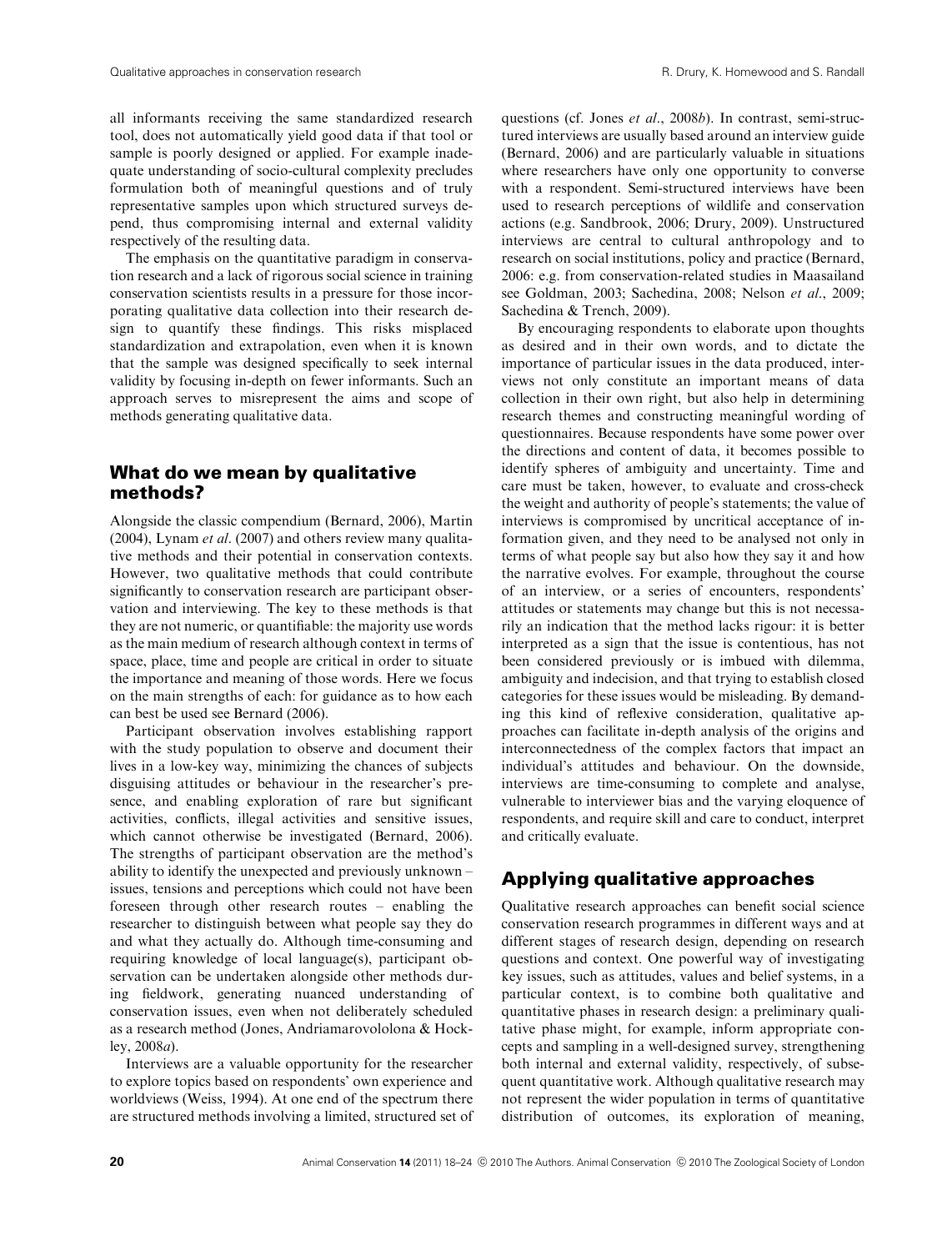heterogeneity and contradiction offers greater potential for understanding, and for improving internal validity of structured approaches, producing quantitative data through more meaningful and relevant representation of local issues for local people. For certain research questions and contexts, however, qualitative approaches alone may be the only realistic way to generate valid data and thus understanding.

### Researching complex, sensitive and hard-to-reach concepts

Conservation researchers are often keen to use quantitative techniques with strong external validity to gather complex social information, summarized as numerical indices open to statistical analysis alongside measures of conservation interventions or environmental change (e.g. perceptions of livelihood security: Malleret-King, 2000). But attempting to quantify, on a linear scale, concepts as multi-faceted and transient as attitudes or perceptions of well-being is difficult even within the researcher's own cultural context.

By comparison, less structured, more open and flexible qualitative approaches better enable analysis, and offer greater opportunity for reflexivity, in terms of the complex relationships between attitudes, values and characteristics, particularly in understanding how attitudes are formed, the underlying values upon which they are based, the contradictions between what respondents say and what they do, and how these may vary with context. These approaches are thus more likely to generate data capturing the complexity of the research subject and demonstrating internal validity. This understanding can ultimately contribute more to knowledge of attitude formation and potential transformation than can quantifying scale.

Research subjects' responses to research are shaped by their feelings about what may comprise sensitive information. Individuals may withhold certain information from outsiders (e.g. productive fishing areas: Hilborn & Parrish, 2006). There may be important cultural influences not spoken about with strangers but which nevertheless have a powerful impact on attitudes and behaviours, which, without broad literature review and unstructured observation, researchers might easily miss. Responses that could risk someone losing face, or expose illegal, politically charged or socially unacceptable activities may be avoided. In demography, another quantitative discipline where qualitative research has now demonstrated its power to reach groups and issues previously considered almost impossible to research, qualitative approaches have recently contributed substantially to understanding groups such as sex workers, sexually active adolescents and topics such as illegal abortion clandestine contraceptive use and men's sexual networks. Informal, low-key, unstructured methods such as participant observation, semi-structured interviews or lifehistory narratives are less threatening than questionnaires, and therefore often more fruitful, in terms of investigating sensitive issues, and thus accessing data of robust internal validity to inform the design of effective conservation actions; they can also give more power to respondents to explain, in their words, their own understanding around the issues being researched.

### Accounting for inequalities, power relations and vested interests

Competition and inequality feature both between (Painter, Sumberg & Price, 1994), and within communities, particularly where there are marked social hierarchies. 'Community-based' and 'participatory' conservation research and intervention processes are readily co-opted and have commonly played into the hands of local elites, further dispossessing the poorer members of the community (Menzies, 2004; Blaikie, 2006; Kaswamila & Songorwa, 2009; Ribot, 2009).

Even if care is taken to achieve external validity through careful sampling, significant groups may remain invisible. The poorest may be excluded from the sample frame because they are dispersed as dependents in wealthy households, homeless hangers-on in small rural trading centres, urban migrants (Homewood, Thompson & Coast, 2004), or just not considered socially important enough locally to merit inclusion. Ways of classifying people as community residents may exclude particular clans, former slaves, migrants or ethnic minorities (e.g. Painter et al., 1994). Yet all these groups are potential users of natural resources and their understanding and resource use may be very different from that of the majority. A World Bank-funded programme in Burkina Faso, for example, consulted and engaged settled farming communities over devolution of control for sustainable management, but failed to access mobile pastoralist communities who were centuries-old users of the same spaces (Painter et al., 1994). Perhaps unsurprisingly, farming communities did not point out the omission. On the other hand, elites may be physically absent, living in urban areas or overseas, but their influence may prevail locally and have a disproportionate effect on resource use and environmental issues. Basing a sampling frame on resident households therefore may risk excluding one or both tails of the socioeconomic distribution (Homewood, Kristjanson & Trench, 2009).

Vested interests inevitably colour different people's responses, and professionals and politicians may not represent the diversity of local voices well, nor be open about local conflicts. Rose (2001), for example, highlights the relationship between politicians and logging entrepreneurs in Cameroon, where mutual benefit over-rides consideration of negative impacts on local people and environment (see also Ribot, 2009). There may be people who genuinely feel conservation represents positive possibilities, whose personal philosophy is closely aligned to western conservation values, and who express their views straightforwardly. Others pay lipservice to conservation values while behaving in ways that undermine them (Hodgkinson, 2009). Others may feel conservation initiatives have restricted access to important resources, disappointed expectations or broken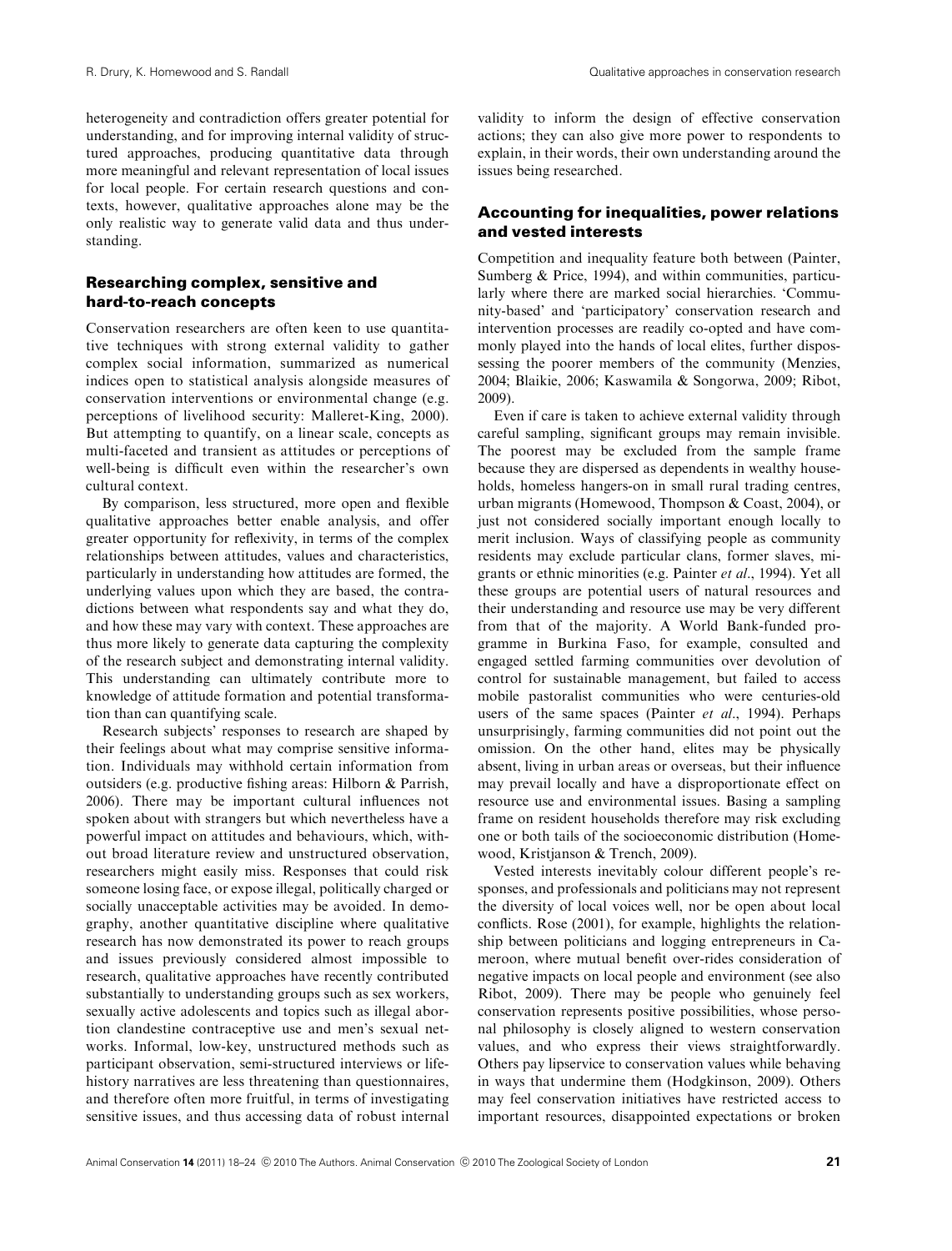promises, but find it dangerous or impolitic to say so outright. Elite interests threatened by conservation measures may manoeuvre to thwart them while avoiding open confrontation. Ensuring local hierarchies, vested interests and institutions responsible for negotiating and allocating conservation costs and benefits are all taken into account is fundamental to adequately representing the distribution of views present.

The examples above highlight the need for preliminary qualitative work to first understand hierarchies, social heterogeneity and their implications for whose voice and knowledge is heard in order to inform representative sampling frames and achieve genuinely rather than superficially representative samples. Less structured and informal approaches facilitate mapping of the range of local views to understand better who and what is being sampled and the issues being addressed in subsequent quantitative work. These examples also highlight that qualitative methods are important in their own right in terms of improving understanding of the power relations and interests shaping different individuals' and sub-groups' perceptions, attitudes and behaviour, and thus informing effective conservation strategies.

#### Formulating meaningful questions

Framing questions in such a way as to fully explore conflicting interests, power relations and inequalities, and, ultimately, to reach conclusions genuinely reflecting what is actually going on, requires in-depth understanding of these issues, knowledge only accessible through qualitative approaches.

If research begins with questionnaires, there is no way of knowing whether closed questions are being responded to at face value, and accessing genuine issues underlying respondents' attitudes and behaviour, or are simply perpetuating the worldview of the questionnaire designers. Policy based on structured but poorly grounded approaches may backfire. Preliminary qualitative approaches allow researchers to identify the issues of importance to respondents, rather than imposing those considered central to the researcher, and so formulate better survey questions eliciting meaningful answers (Bright & Manfredo, 1996).

Closed questions rely on exclusive and exhaustive categories sorting responses into appropriate groupings. To achieve internal validity, these must reflect respondent rather than investigator choice, requiring prior understanding of local classifications and concepts only accessible through qualitative approaches (including knowledge of local languages). Translation very rarely confers complete correspondence in meaning, particularly with increasing cultural distance, and researchers must consider this when both designing and interpreting their work. In Uganda, for example, Sandbrook (2006) found persistent confusion between local people and researchers in distinguishing between the forest as resource or ecosystem, and the forest conservation authority as a management body.

### Grounding the research

Fundamental to achieving internal validity, and a vital prerequisite to all forms of research design, is a good knowledge of local concepts gained from an extensive literature review, grounding research within local social, cultural and political contexts. Deeply ingrained theoretical frameworks underpinning methodological approaches shape the investigator's approach and influence the results that emerge but, in contrast to qualitative approaches which demand that researchers reflect on the resulting biases, these are rarely explicit in the published results based on research using structured questionnaire data collection (Browne-Nunez & Jonker, 2008). Comprehensive literature review is also crucial in contextualizing and interpreting results effectively, helping to ensure that key findings are not misinterpreted or even overlooked. In a study of wild animal consumption in Hanoi, for example, the importance of 'face' and the social roles of food and commodities in contemporary Vietnamese urban consumption are key to interpretation of otherwise inexplicable findings (Drury, 2009), but this only emerges from detailed review of anthropological literature from many domains largely unrelated to conservation, both before and following the data collection phase, rarely consulted in depth by conservation researchers.

Underlying assumptions differ between cultures, resulting in potential for misunderstanding local perceptions, priorities and actions. This includes many areas of local knowledge alien to and discounted by western scientists. Some forms of local ecological knowledge are congruent with western science, and have shaped the evolution and emergence of more robust scientific models and concepts, e.g. disequilibrium theory of drylands dynamics (Vetter, 2005); fire ecology (Bird et al., 2008). Other belief in witchcraft, sorcery or alternative medical systems remain strongly rooted in many non-western societies and underlie people's perceptions, behaviour and wildlife-use decisions, but are rarely examined in conservation research. Certain beliefs may not be discussed with outsiders, being considered too sensitive, too dangerous, or too likely to be dismissed out of hand, but may nonetheless cut across the issues conservation researchers attempt to explore, in ways which are all the more unfathomable for being unspoken. Gaps between the worldview of the researcher and informants crystallize into translation difficulties with farreaching implications and mismatching not only of specific terminologies, but of broader meanings and constructs which on the one hand shape the formulation of research areas and questions by researchers, and on the other, underpin local people's ideals, aspirations and interpretations of the research agenda.

These powerful invisible factors shape researchers' formulation of research questions, and of tools such as questionnaires, while equally significant but divergent 'unknown unknowns' shape interviewees' responses in ways that are poorly grasped and rarely factored into analysis, articulated or researched: they 'go without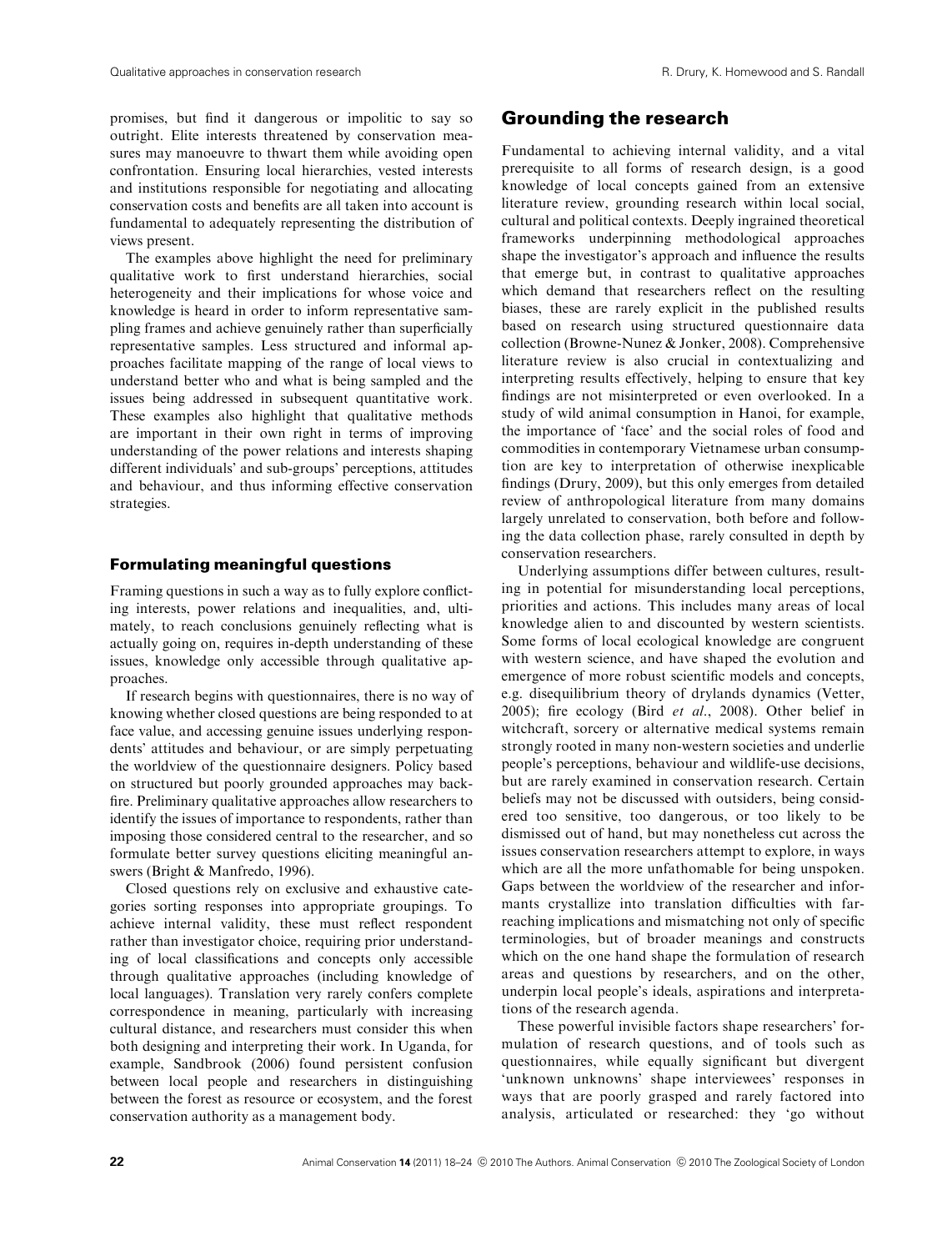saying, because they come without saying' (Bourdieu, 1977: p. 167).

# Conclusions

Qualitative data are necessary to develop an accurate understanding of categories, processes, relationships and perceptions, and are particularly important in a cross-cultural context. Although quantitative data allow analysis of scale and extent of patterns and effects, and of the relative importance of different explanatory factors, extending natural science research approaches to a social science domain can compromise data quality and validity. Qualitative methods applied by trained researchers, with knowledge of local language(s) and concepts, consulting a range of literature, examining socio-cultural complexity and subtle heterogeneity within populations, and using a transparent and reflexive approach, can provide a basis for better-formulated subsequent quantitative work. More importantly, they can constitute valuable valid research findings on matters critical to conservation research and to designing successful conservation initiatives, which cannot be effectively researched in any other way.

Qualitative research is not a panacea. A fundamental problem in social science research is that the research process itself involves human relationships similar to those under investigation, generating complexities inherent to both qualitative and quantitative data collection. Whereas much quantitative research tries to address these problems through standardization, the benefits of a more qualitative approach are that these issues are actively explored and confronted and constitute part of both research process and findings ('thinking like a human': Adams, 2007). Good qualitative research is openly reflexive about distortions, power relations and inherent biases of different actors in the research process and takes these into account during analysis.

There are strong arguments for complementing quantitative research methods with qualitative approaches when conducting conservation research involving humans. Welldesigned surveys can be useful for population level generalizations but complementary use of qualitative approaches can significantly aid understanding of the research context, formulation of pertinent research questions, and accurate interpretation and analysis for design of appropriate interventions. Conservation researchers need to think carefully not only about how to adopt qualitative methods, but also about the inevitable limitations of apparently rigorous quantitative research. We must consider the cultural specificity and acceptability of different research methods. Whereas questionnaires are highly acceptable in most Western populations and thus may be epitomized as 'proper social research', this is as culturally specific as the inappropriateness of focus groups as a research tool amongst solitary sub-groups, or of private interviews among some communally living populations. The research process should include investigation of which methods are best suited not only to the research topic, but also to the cultural and physical context.

# Acknowledgements

We thank two anonymous reviewers for their constructive feedback on a previous draft of this review, which led to considerable improvements being made.

### References

- Adams, W.M. (2007). Thinking like a human: science and the two cultures problem. Oryx 43, 275–276.
- Antoine, P. & Lelièvre, E.groupe de r é flexion sur l'approche biographique (2009). Fuzzy states and complex trajectories: observation, modelization and interpretation of life histories. Paris: Institut Nationale d'Etudes Démographiques.
- Bernard, H.R. (2006). Research methods in anthropology. 4th edn. Lanham: Altamira Press.
- Bird, R.B., Bird, D.W., Codding, B.F., Parker, C.H. & Jones, P.G. (2008). The ''fire stick farming'' hypothesis: Australian aboriginal foraging strategies, biodiversity, and anthropogenic fire mosaics. PNAS 105, 14796–14801.
- Blaikie, P. (2006). Is small really beautiful? Community-based natural resource management in Malawi and Botswana. World Dev. 34, 1942–1957.
- Bourdieu, P. (1977). Outline of a theory of practice. Cambridge: Cambridge University Press.
- Bright, A.D. & Manfredo, M.J. (1996). A conceptual model of attitudes toward natural resource issues. Hum. Dimensions Wildl. 1, 1–21.
- Browne-Nunez, C. & Jonker, S.A. (2008). Attitudes towards wildlife and conservation across Africa: a review of survey research. Hum. Dimensions Wildl. 13, 47–70.
- Burton, D. (2000). Research training for social scientists. London: Sage Publications.
- Cicourel, A. (2004). Fixed choice questionnaires. In Social Research Methods: a reader. Seale, C. (Ed.). London: Routledge.
- Cresswell, J. (2009). Research design: quantitative, qualitative and mixed methods approaches. 3rd edn. Sage publications Inc., Thousand Oaks.
- De Vaus, D.A. (1996). Surveys in social research. London: UCL Press.
- Drury, R. (2009). Understanding and identifying urban consumers of wild animals products in Hanoi, Vietnam: implications for conservation management. PhD thesis, University College London.
- Fox, H., Christian, C., Nordby, C., Pergam, O., Peterson, G. & Pyke, C. (2006). Perceived barriers to integrating social science and conservation. Conserv. Biol. 20, 1817–1820.
- Goldman, M. (2003). Partitioned nature, privileged knowledge: community-based conservation in Tanzania. Dev. Change 34, 833–862.